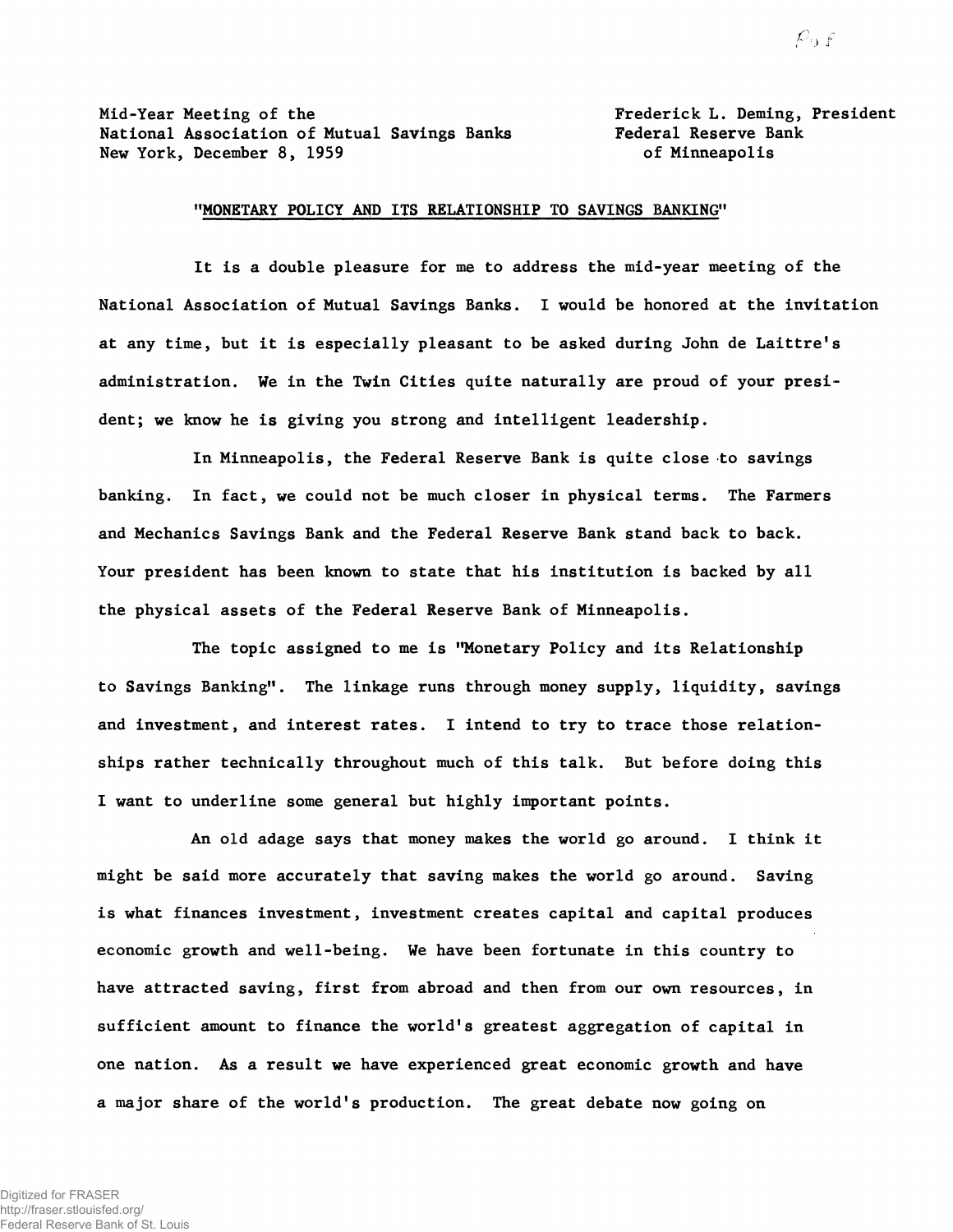in this country with respect to economic policy centers on two questions: how can we best maintain or better our past growth records and how can we distribute the fruits of growth so as to make for a better, stronger United States and contribute to a better, more peaceful and more democratic world.

In a speech made in Minneapolis the other day, John Cowles of the Minneapolis Star and Tribune raised the question: Will America Survive in Freedom in the Coming New World Order? In most graphic illustration he called attention to the importance of saving and capital investment. Let me quote him briefly:

"The per-capita income of....Asians, Africans and Latin Americans is only slightly more than \$100 a year, or less than one-twentieth of the per-capita income of Americans.

"The United States alone has 47 per cent, or almost half, of the total.... world income above \$100 per person.

"If one adds together.... the amount above \$100 per inhabitant of Canada, Great Britain, Japan, Australia and the European countries including Russia, that total is only slightly greater than that of the United States alone.

"These countries that I have mentioned, including the United States, therefore have between them more than 95 per cent of the whole world's total income above \$100 per person.

"In other words, the rest of the world - Asia, Africa, Central America and South America combined - has less than 5 per cent of the world's total income above \$100 per person."

The point is obvious; there has to be income to generate saving and there has to be saving to generate development. Insofar as underdeveloped countries are concerned, some means must be found to channel more capital to them so that they can break out of the confines of their low income -

low saving - low investment prison. And, if we are to play any part in Digitized for FRASER http://fraser.stlouisfed.org/ Federal Reserve Bank of St. Louis

**-** 2 **-**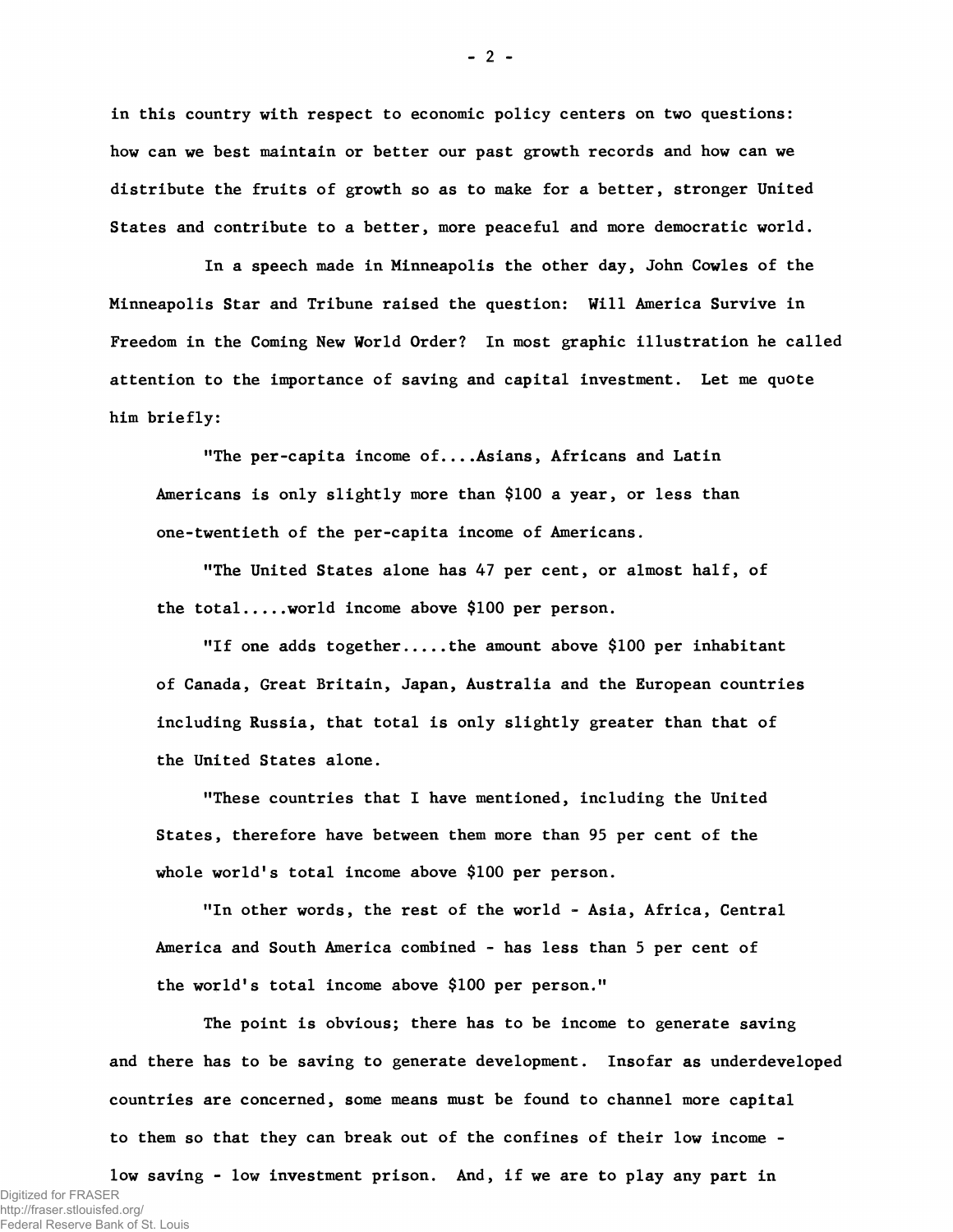this we must continue to produce a high rate of saving here, for our own sake and for the sake of the free world.

We want to continue to grow, however, in freedom which means that we have to obtain our savings voluntarily. Savings can be forced out of even very low income by a ruthless dictatorship. This is exactly what is done in Iron and Bamboo Curtain countries. Forced saving also can result from the maldistribution of income resulting from inflation, although after a time, in a free nation, people wake up to the fact that this is happening and then the whole saving process stops. What we have to do under our system of freedom is to provide a climate favorable for saving and for investment which means that saving must receive some reward and that savers must receive some assurance that the value of money will be reasonably stable.

Now let me turn to tracing the linkage between monetary policy and savings banking in a more technical manner. Savings Banks are part of a group of institutions for which someone has coined the impressive term "financial intermediaries". These institutions perform a primary economic or monetary function by transferring funds from savers to spenders. Along with savings banks, the term "financial intermediaries" includes such institutions as savings and loan associations, insurance companies, credit unions and the like. While these institutions differ in organization and in the forms in which funds are obtained and invested, they all transfer funds from savers to spenders.

These financial intermediaries differ from commercial banks in many aspects, but from a broad economic point of view the major difference lies in the fact that the commercial banking system can and does create money as it lends and invests, while the financial intermediaries do not. The funds that savers place in financial intermediaries are money. In exchange, the savers receive promises to pay or shares in profits or both.

Digitized for FRASER **he forms of obligations they receive are very liquid financial assets. They** http://fraser.stlouisfed.org/ Federal Reserve Bank of St. Louis

**-** 3 **-**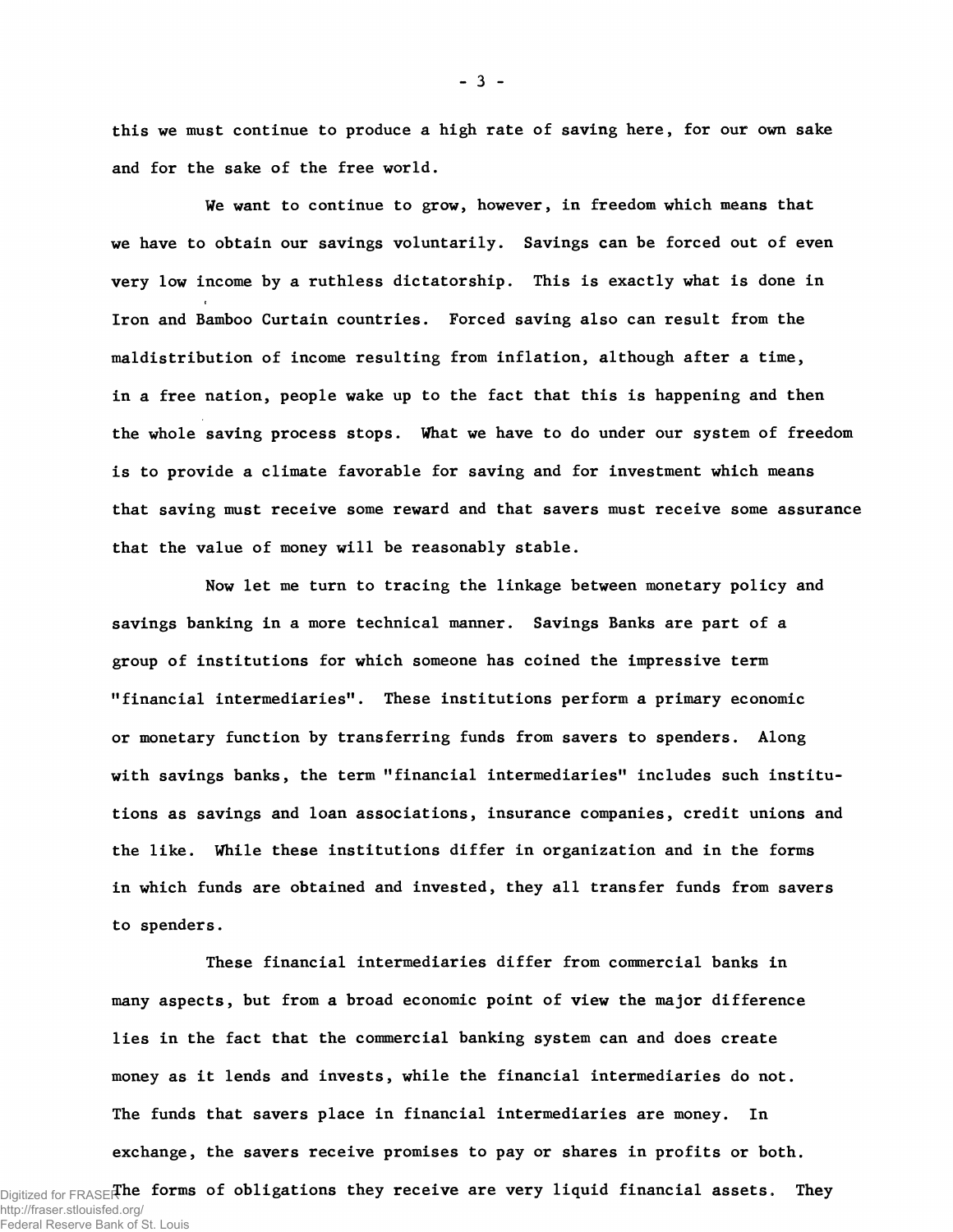are what may be called "near money" and ordinarily can be exchanged for money with ease. But these obligations in themselves are not means of payment. They have to be exchanged for money to become means of payment. Incidentally, time and savings deposits in commercial banks fall in this same "near money" category. But demand deposits at commercial banks are a means of payment and thus are money, as is, of course, actual currency and coin.

What savings banks and the other financial intermediaries can and do do in their operations is to affect the liquidity of the economy. Money itself, of course, is the most liquid asset and is the ultimate source of liquidity. Thus the real liquidity of the obligations of financial intermediaries must rest upon the availability of money itself. But these institutions, acting as risk buffers standing between savers and borrowers, can increase the amount of liquidity around by pooling money savings and channelling them into investments, both new and existing.

In performing this function, the financial intermediaries make possible a more efficient use of the money supply. To say this in another way, a given supply of money can support a larger volume of spending if people are willing to keep a smaller part of their liquidity needs in real money form and a larger part in financial savings form. Or to say it in still another way, the presence of financial intermediaries makes it possible for money to work harder, to have a higher velocity or turnover.

This very fact, coupled with the fact that financial intermediaries have grown tremendously in recent years, has caused some observers to contend that monetary policy action can be thwarted by the actions of financial intermediaries. I do not intend to explore this point very deeply nor to offer any firm conclusions concerning it this morning. I think it might be useful, however, to outline some of the points involved.

**-** 4 **-**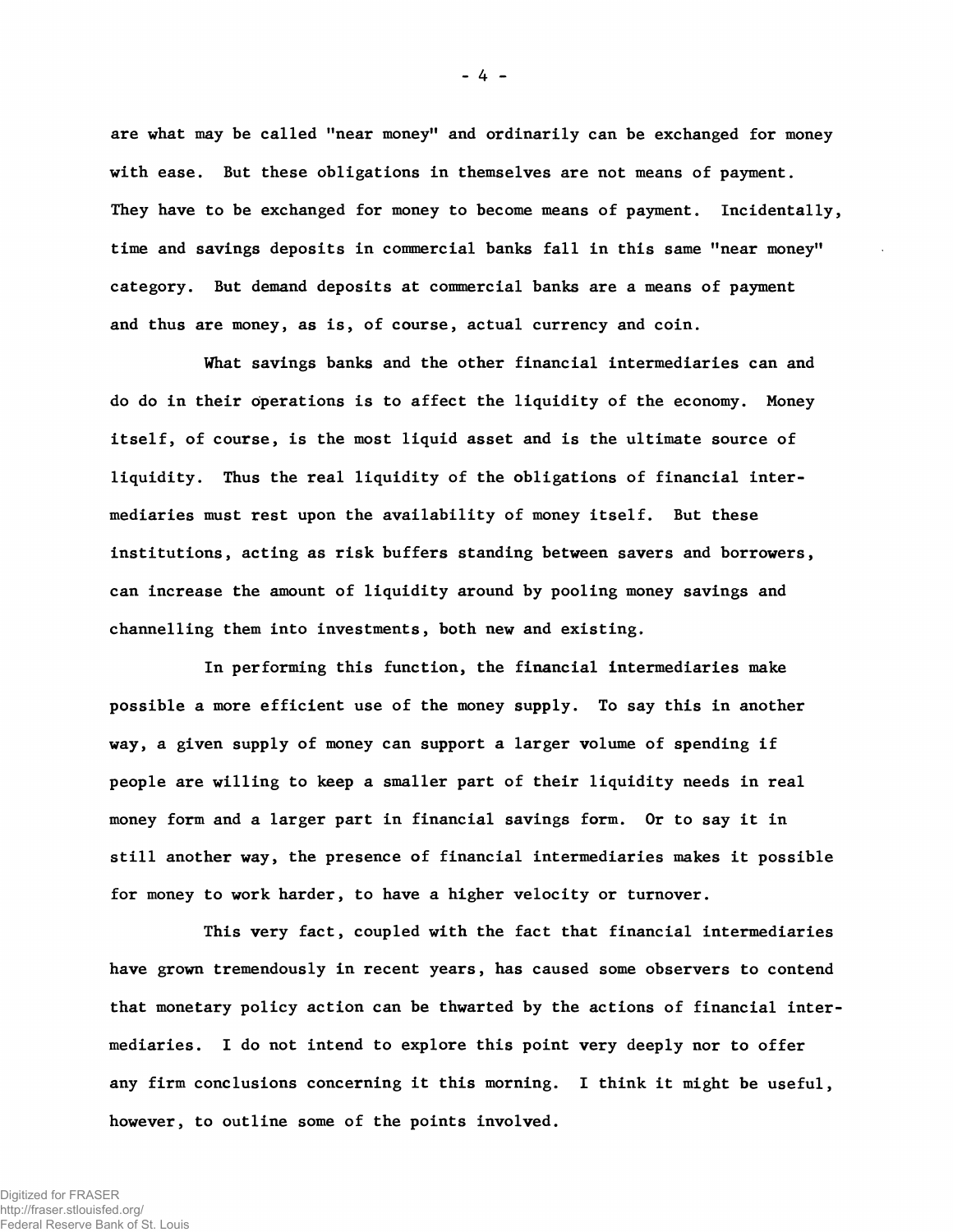Traditionally central bankers have thought mainly in terms of the quantity or the supply of money and their operations have been designed to affect the quantity or the supply. They have known, of course, that total spending is affected by the rate of use as well as by the quantity of money, or to say it in another way, by the presence of "near money" and the liquidity of the economy. The assumption has been that operations to affect the money supply can accomplish objectives successfully by being made sufficient to offset changes in velocity or to take account of the liquidity of the economy. Thus such factors do not necessarily prove to be real or practical barriers to effective monetary policy.

Incidentally, this is one big reason why central banking has been characterized as an art rather than a science and why operating central bankers are not very much impressed by proposals that the money supply be changed by constant or specific amounts or percentages from period to period.

The point raised by some modern observers, however, is that the great growth of the financial intermediaries has resulted in a relative decline in importance of the money supply factor and a very substantial rise in importance of the velocity or liquidity factor. Therefore, it is said that operations on the money supply factor have to be much more forceful today than was true in the past, and, in the extreme view, as a practical matter they can not be made sufficiently effective. So far most monetary theorists and most central bankers have not accepted the views of these observers.

Now let me turn to the roles of savings and interest rates in our economic system. There seems to be a fairly wide consensus that our economic system should perform in such a way that (1) goods and services wanted most by people as individuals and as a whole are produced, (2) purchasing power of money is kept reasonably stable, (3) unemployment is held to a minimum, and (4) a satisfactory rate of economic growth is achieved. The relationship

**-** 5 **-**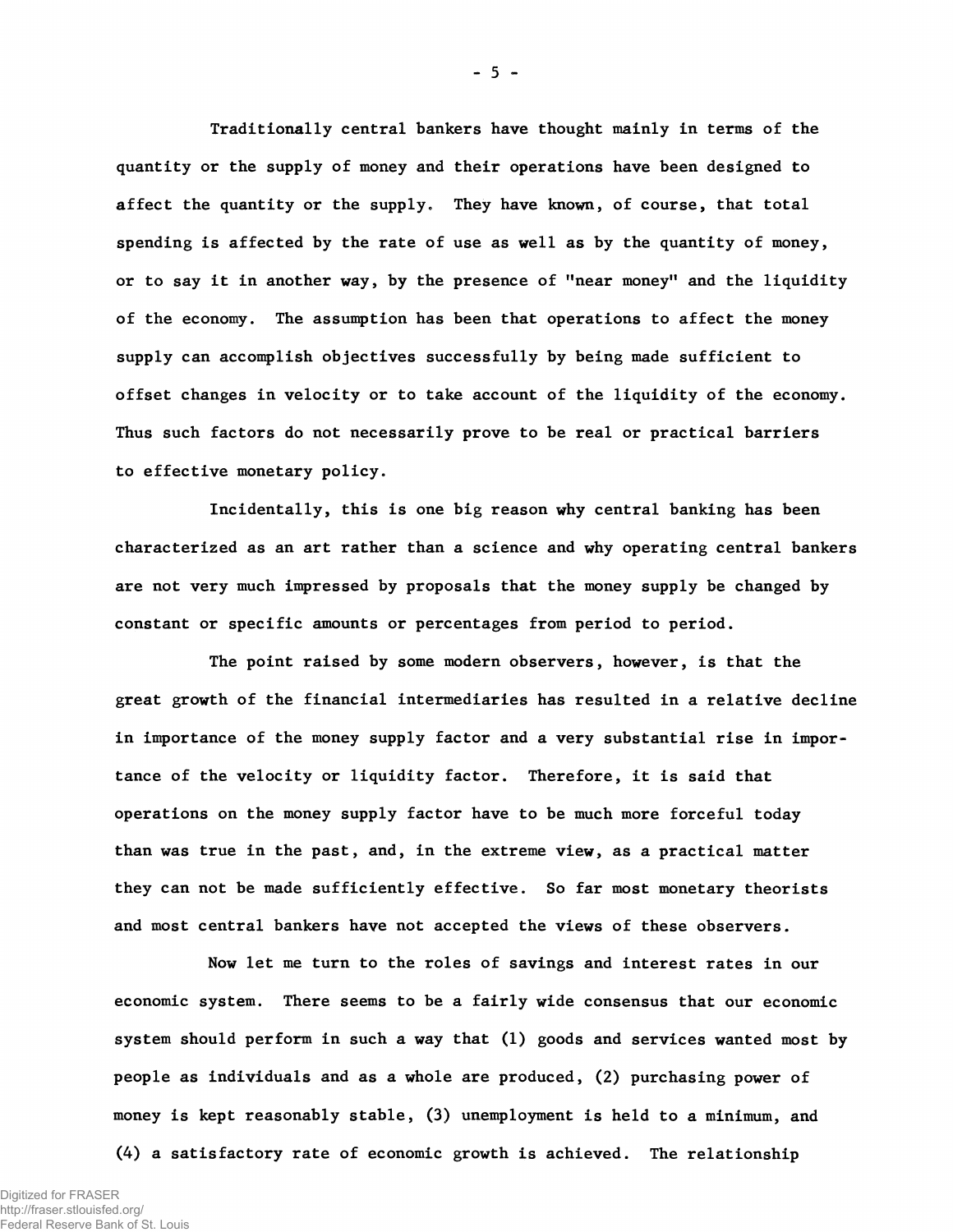between savings, interest rates and these objectives is a question of considerable importance.

There is no great amount of controversy about the economic function of saving. Some people abstain from current consumption and the funds withheld are available to people who want to spend more than their current incomes. Ordinarily when people borrow they obtain funds that other people have saved. The other source of borrowed funds is created money, a factor I want to bring in later.

Some saving flows to consumer-spenders who want more goods and services today than they can command with their current incomes. Most saving flows to producer-spenders who want to invest in additional productive capacity. The funds withheld from current consumption by savers thus focus in part on the stream of consumer goods as consumer borrowers take them over, and in larger part on the stream of producer goods as producer-spenders take them over. Shifts in the amounts and proportions of these funds thus stimulate or retard consumption or investment and thus affect the level and make-up of the national production.

There is considerable controversy over the determinants of demand and supply of savings. Most economists agree that the level of income has a great influence on the level of savings, at least on voluntary savings. If income is below or just equal to subsistence needs, voluntary saving hardly will take place. This is, of course, the major problem of the underdeveloped countries.

The influence of rate of return on the total amount of saving has generated considerable argument. Some people contend that rate of return is of no consequence, that people would save approximately the same amount under different rates of interest or profits. Some even argue that the rate effect may be perverse; low rates may stimulate saving because savers need a given

**-** 6 **-**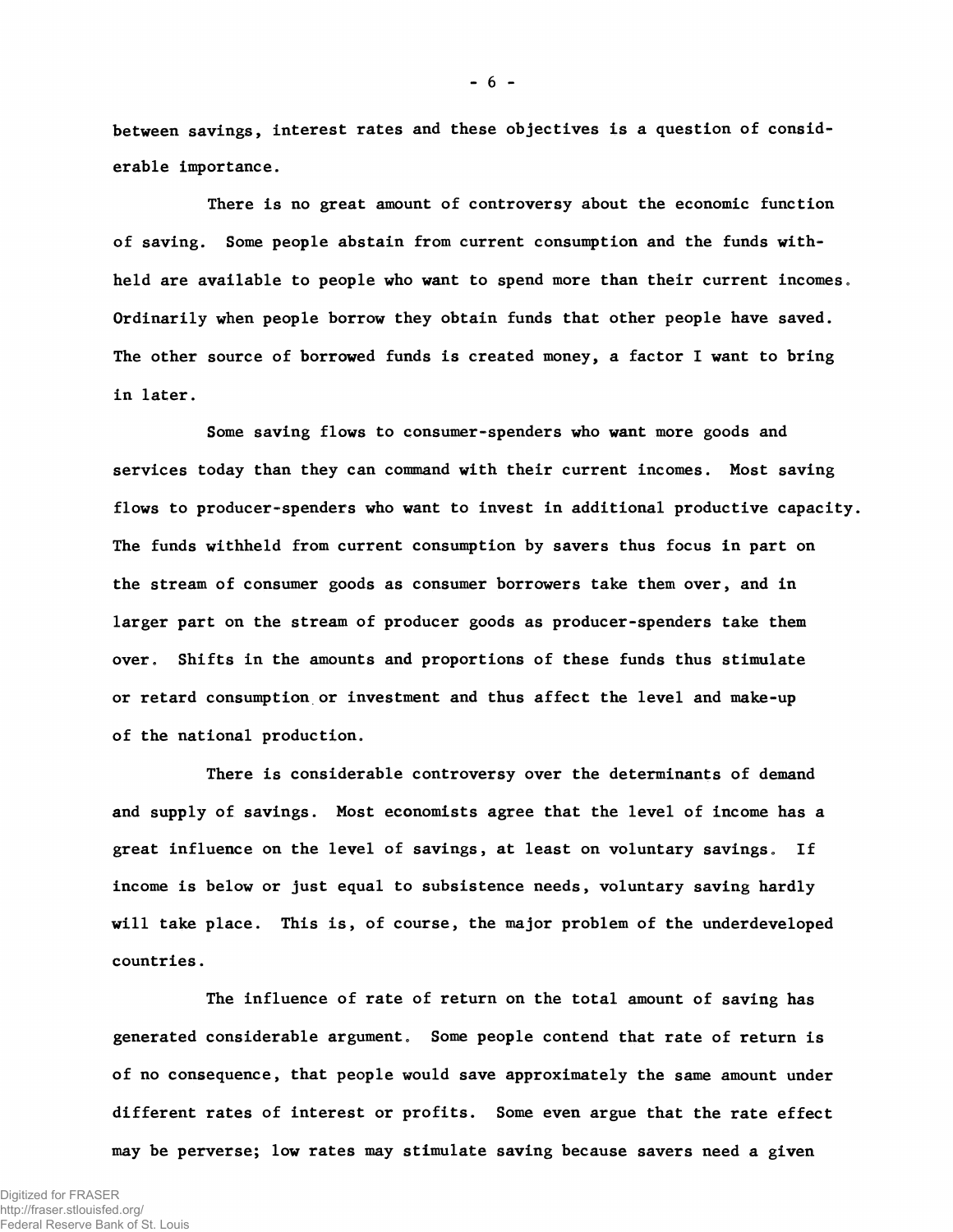amount of money income from their savings and thus low rates require more savings to produce the income. I must say that I find a kind of Alice in Wonderland quality about these lines of reasoning - both in their logic and in the light of what actually happens.

Perhaps the most striking recent example of savers' responsiveness to rate of return was the tremendous success of the "Magic S's". This example, of course, reflects the response of individual savers rather than the response of total saving. It seems illogical, however, to admit that a given saver is sensitive to rates and then to argue that savers in the aggregate are not. So while I agree that there has to be income to have saving, I must also conclude that rate has some influence. Certainly it has great influence in channelling saving to various segments of the economy.

It also is argued by some that demand for savings is not influenced by rate. I find it equally difficult in logic and in experience to accept this thesis. Of course it is true that interest costs are merely part of total costs, sometimes of greater importance, sometimes of lesser importance. Thus a high rate does not discourage all borrowing or a low rate encourage it in every case. Nevertheless, if price has any meaning at all in our economic system, the price of money must have some influence on the demand for money; and surely the other side of the picture has validity in real world experience; borrowers do bid for funds in financial markets and I am told that borrowers have been known to complain when rates advance.

I might point out in passing and almost without discussion that changing interest rates also have an effect on the availability of funds through the changes which result in the values of existing financial assets. To many economists this effect is a far more powerful influence than the effect on demand for funds. If prospective lenders cannot shift from existing financial assets readily or without appreciable loss, the availability of

**-** 7 **-**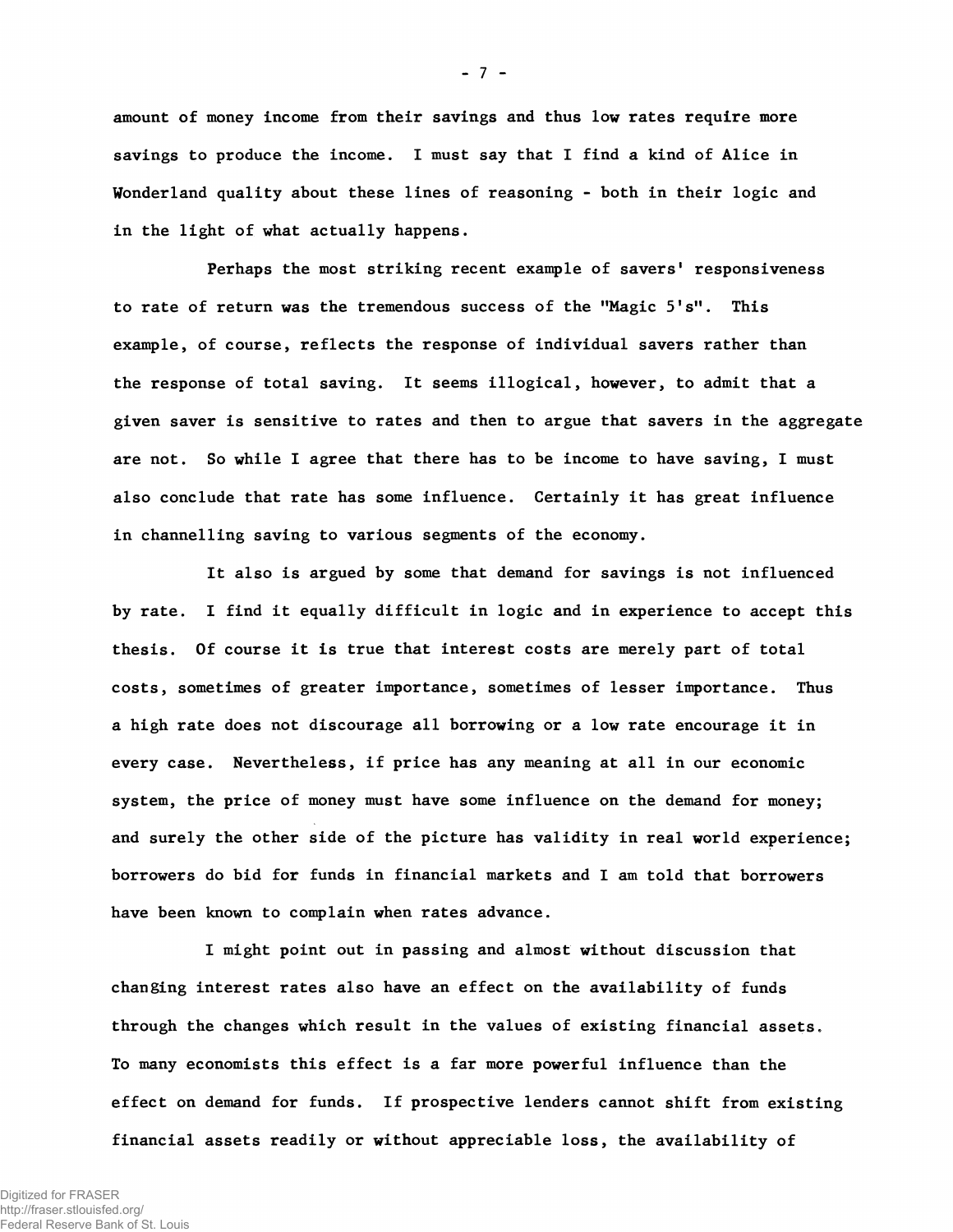funds is lessened. Conversely, when prices of existing financial assets rise and there is a ready market for them, availability of funds increases.

Well where do these points take us? To the position that the interest rate, the price of money, equates the demand for and the supply of savings. Borrowers and lenders must agree to the terms that transfer purchasing power from one to the other and among these terms is the interest rate. If, at a given rate, people are willing to lend more than others are willing to borrow, the rate is forced down by competition. On the other hand, if demand for funds exceeds supply at a given rate level, the rate is pushed up.

Now let me note three other factors which affect demand-supply relationships and hence interest rates so as to make this a realistic picture. First, expectations have a considerable influence; not only "what is" but "what may be" affects savings and rates. Second, taxes have a bearing on costs, including interest costs, and hence rates are influenced by this factor. Third, legislative actions may either shelter certain credit markets or influence the flow of savings to certain users or both. But while these all have bearing on demand for and supply of funds and on interest rates, they do not, as I see it, sufficiently change the basic situations in which borrowers and lenders must agree on terms of transferring purchasing power, to seriously impair the demand-supply analysis given above.

At this point, however, I must introduce another, far more important factor than those noted above - the factor of created money. I referred earlier to the fact that the commercial banking system can create money by lending or investing. This created money constitutes a large part of the money supply and it is this factor with which central banking deals directly. Additions to the money supply affect the liquidity of the economy, can change the demand-supply relationships in the savings-borrowing situation, and thus can affect the level of interest rates.

Digitized for FRASER http://fraser.stlouisfed.org/ Federal Reserve Bank of St. Louis **-** 8 **-**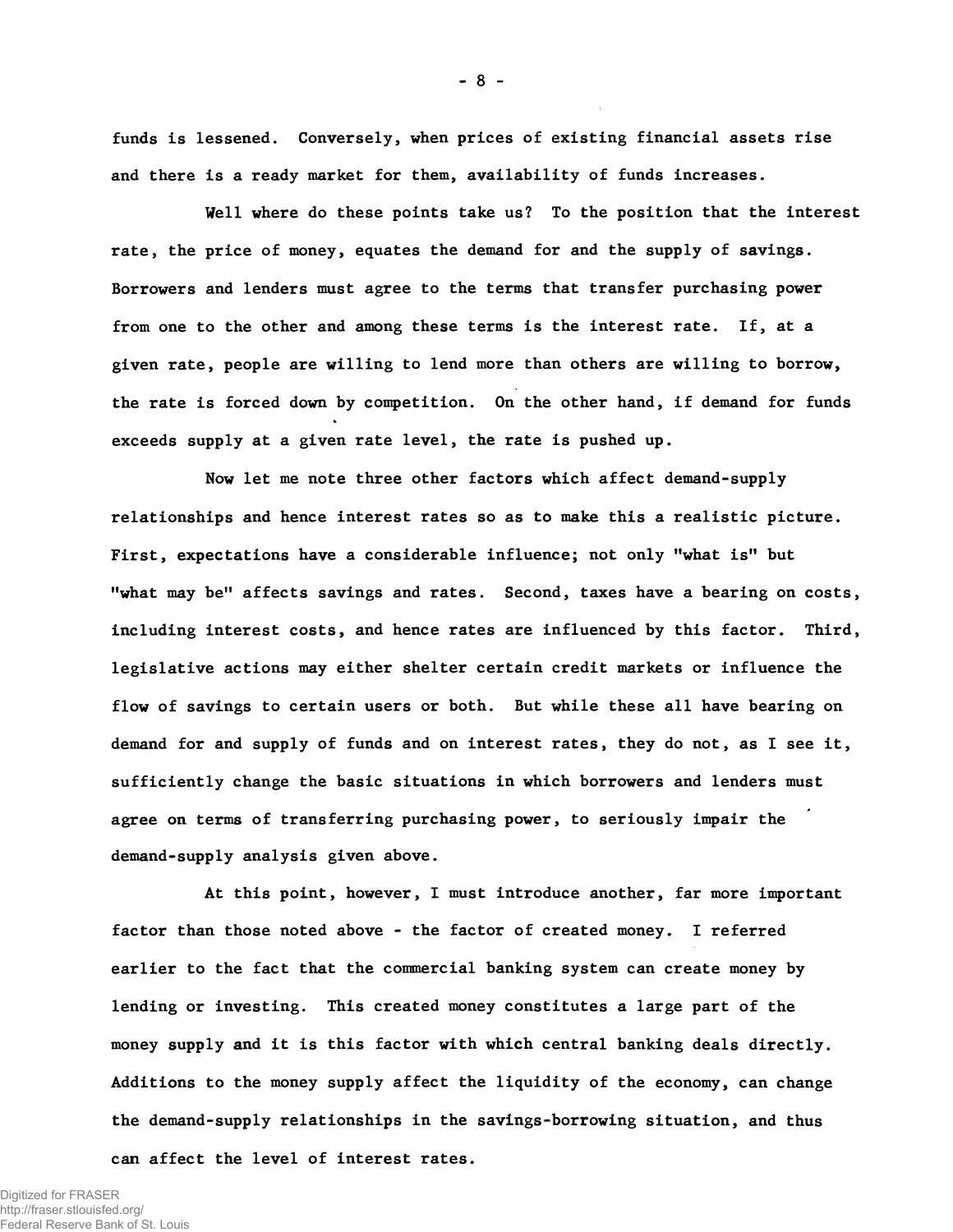The point most often at issue, and certainly the one at issue today, is: why not create enough new money to satisfy demand at a low level of interest rates? Let me try to answer that clearly.

Over the long pull the demand for real investment must be matched by the supply of real savings. That is, these must match if we have high employment and a growing economy operating at or about at its current capacity. This is true because economic resources are scarce and in a capacity operation resources going for investment purposes have to be taken from consumption purposes and saving represents the withholding of spending from consumption.

Created money then can be no more than a relatively short-run substitute for savings in financing investment. It can bridge temporarily gaps between the flow of current savings and needed investment when real resources are available because the economy is operating below capacity. It can and does, of course, serve a number of other purposes and it is important that the money supply be allowed to grow as the total economy grows so that financing stringencies do not impede growth. But this is a far different approach than one which would merely add to the money supply because borrowers wanted funds at low interest rates.

If created money tries to do this, its actions become self-defeating in two senses. If the money supply is increased unduly it leads to undue upward pressure on prices and the familiar cost-price spiral. I do not propose here to describe the evils of this inflationary process. They are well-known and seem to be less and less acceptable to most people. Here, I merely want to note their effect on saving and I can do no better than to quote a recent statement of the Managing Director of the International Monetary Fund, Per Jacobsson, who says, "....once people wake up to the hurt inflicted upon them by the inflation....they will....hasten to buy whatever they can

**-** 9 **-**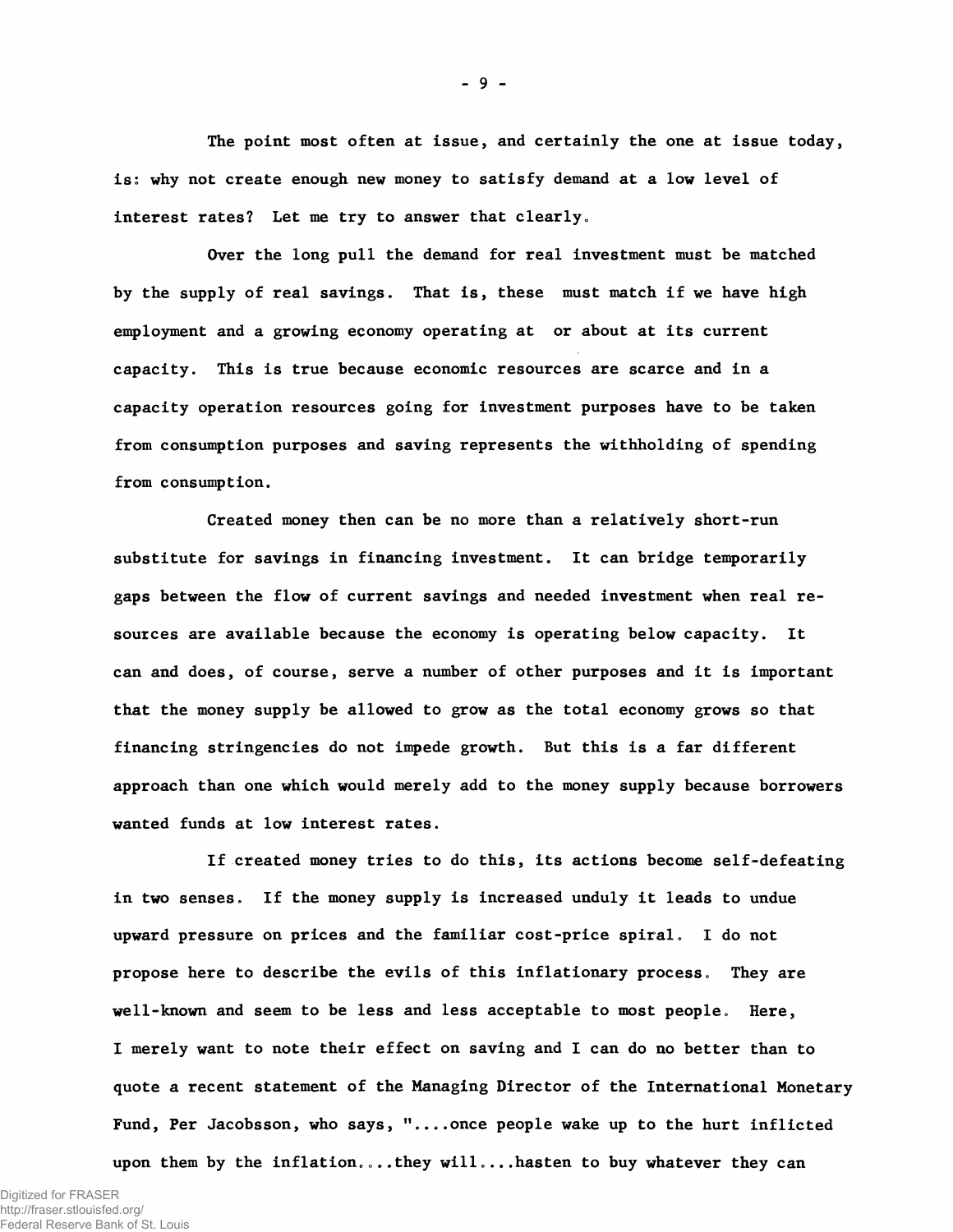to avoid loss of real earnings. When that happens, the normal flow of voluntary savings will be diminished, and be increasingly diverted to speculation...Then the game is up, for without a ready flow of savings no economic progress can be sustained."

Second, it is not possible, except under special circumstances or over short periods, for undue amounts of created money to keep interest rates lower than normal demand-supply relationships will keep them. The undue money supply increases lead to price increases and to the process described in the Jacobsson quotation. Then the demand for funds grows as prices rise and as savings are diverted. Then interest rates rise and the whole situation is about the same as before except that prices are higher.

It is now time to pull the threads of this discussion together in summary form. Saving serves the economic purpose of financing investment which adds to productive capacity which promotes economic growth. A high level of saving depends on a high level of income but is influenced by the rate of return. The rate of return also is a factor in the demand for saving and thus the interest rate serves to equate demand for and supply of savings. The rate of interest also serves to channel savings into more investment or more consumption, or into types of investment. Additions to the money supply can reconcile temporary imbalances between demand for and supply of investment funds but should not over the long pull impede the balancing of saving and investment at a normal demand-supply equated interest rate. To attempt to do more is likely to inhibit the flow of saving rather than lead to lower interest rates.

There has been a lot of comment in recent years to the effect that low interest rates are good and high interest rates are bad. I find it difficult to judge interest rates in this fashion. What we want, in fact what we have to achieve, is an interest rate structure low enough to stimulate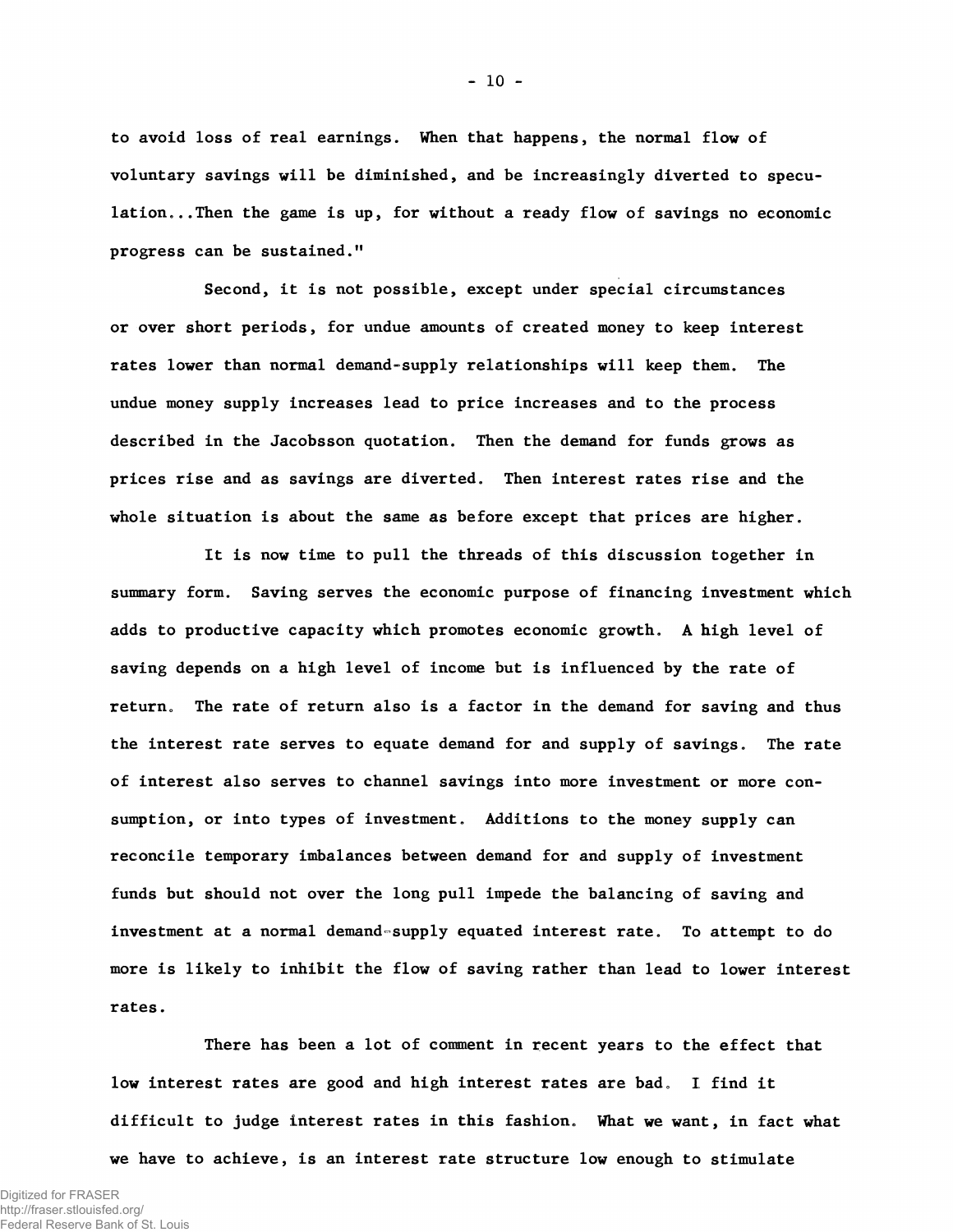investment, high enough to stimulate savings, and flexible enough to serve the economic purpose of allocating funds, under varying economic conditions, to uses which will best promote the welfare and strength of the nation. Thus there is no given level of rates that is either good or bad in all instances; at times high rates are proper, at times low rates are proper.

I might comment in passing on the relevance of the above analysis to rates paid on Federal Government borrowing. In an economy where savings are voluntary, and where they have to balance investment over the long pull, the Government has no choice but to pay what is required for savings when it borrows. Normally rates on Government borrowing will be lower than rates paid by competing borrowers because the Government is a preferred borrower. But the Government cannot dictate the rates it will pay in a free economy, except in the short-run, and even then it may incur the costs of money supply inflation with nothing but transitory relief. It can, by intelligent debt management, lessen the day to day impact of its borrowing and hence, perhaps, in the long run lessen its borrowing costs. This is a primary reason why statutory ceilings on interest rates on Government securities are unwise; they force debt management into unnecessarily confining programs.

In concluding this talk I want to come back specifically to my assigned title - the relationship between monetary policy and savings banking. As I see it, there are two kinds of relationship: one a more or less direct link between monetary policy and savings banks, the other a common interest in promoting saving.

Monetary policy has a direct influence on the money supply, the source of liquidity, and thus on the liquidity of the economy. Consequently, it has an effect on the willingness of savers to hold balances in various forms and on the terms under which they hold them or part with them. This links monetary policy fairly directly to savings banking both in respect to